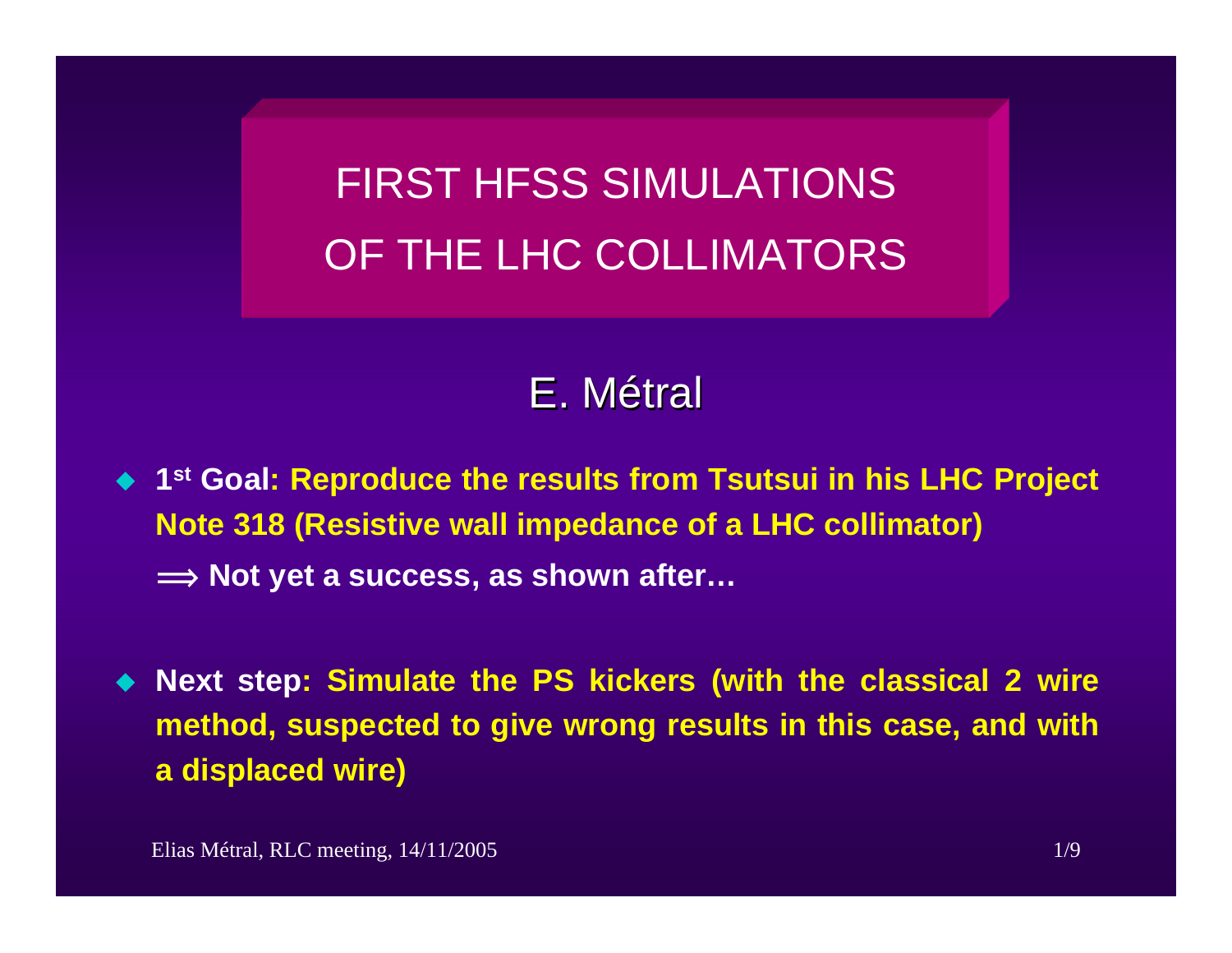## **MODEL**

# **(The quarter geometry used by Tsutsui for HFSS simulations)**



Elias Métral, RLC meeting, 14/11/2005 2/9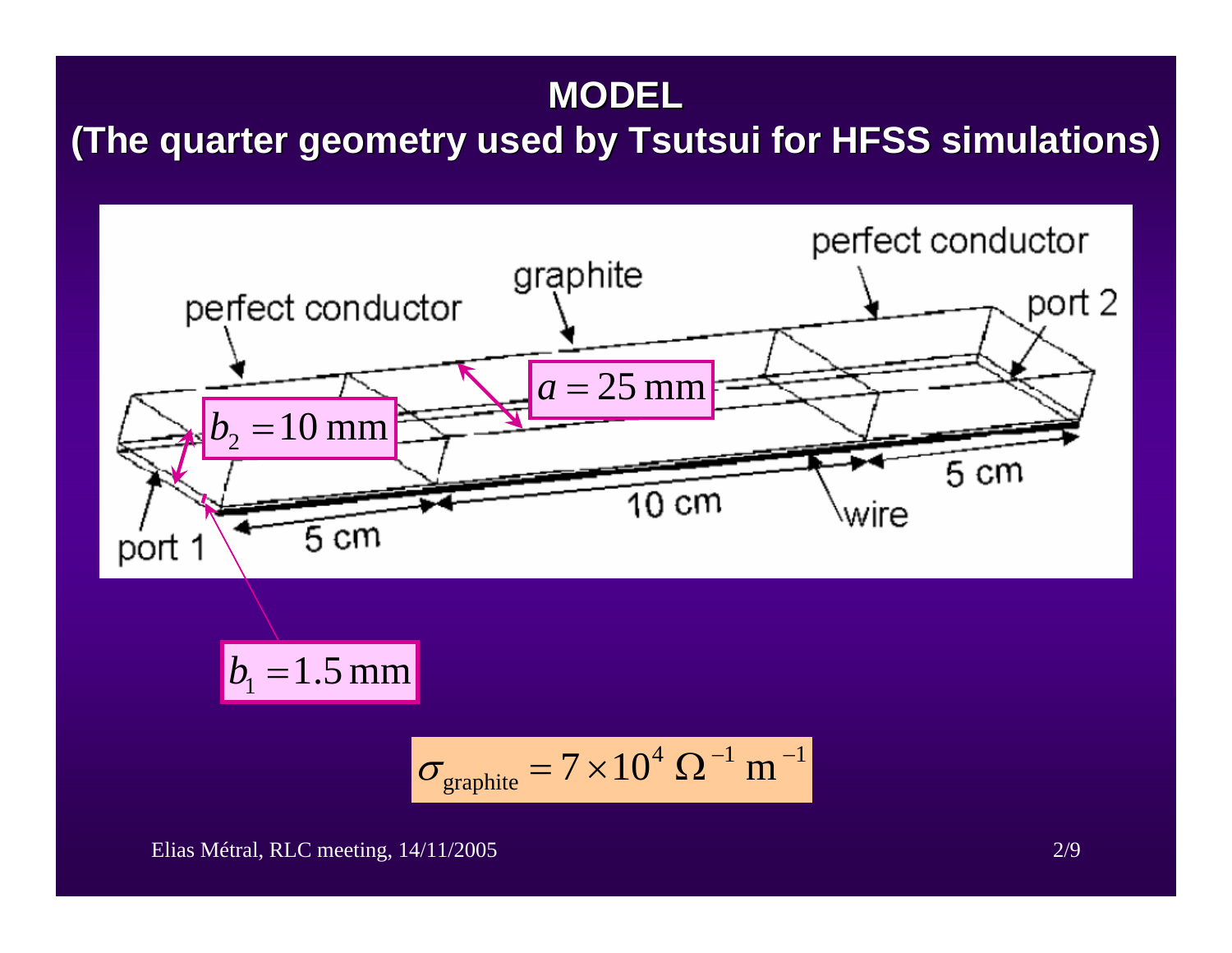## **TSUTSUI TSUTSUI'S RESULTS S RESULTS**

# **MY (WITH THE HELP OF AG) RESULTS ) RESULTS**

#### **LONGITUDINAL IMPEDANCE LONGITUDINAL IMPEDANCE**

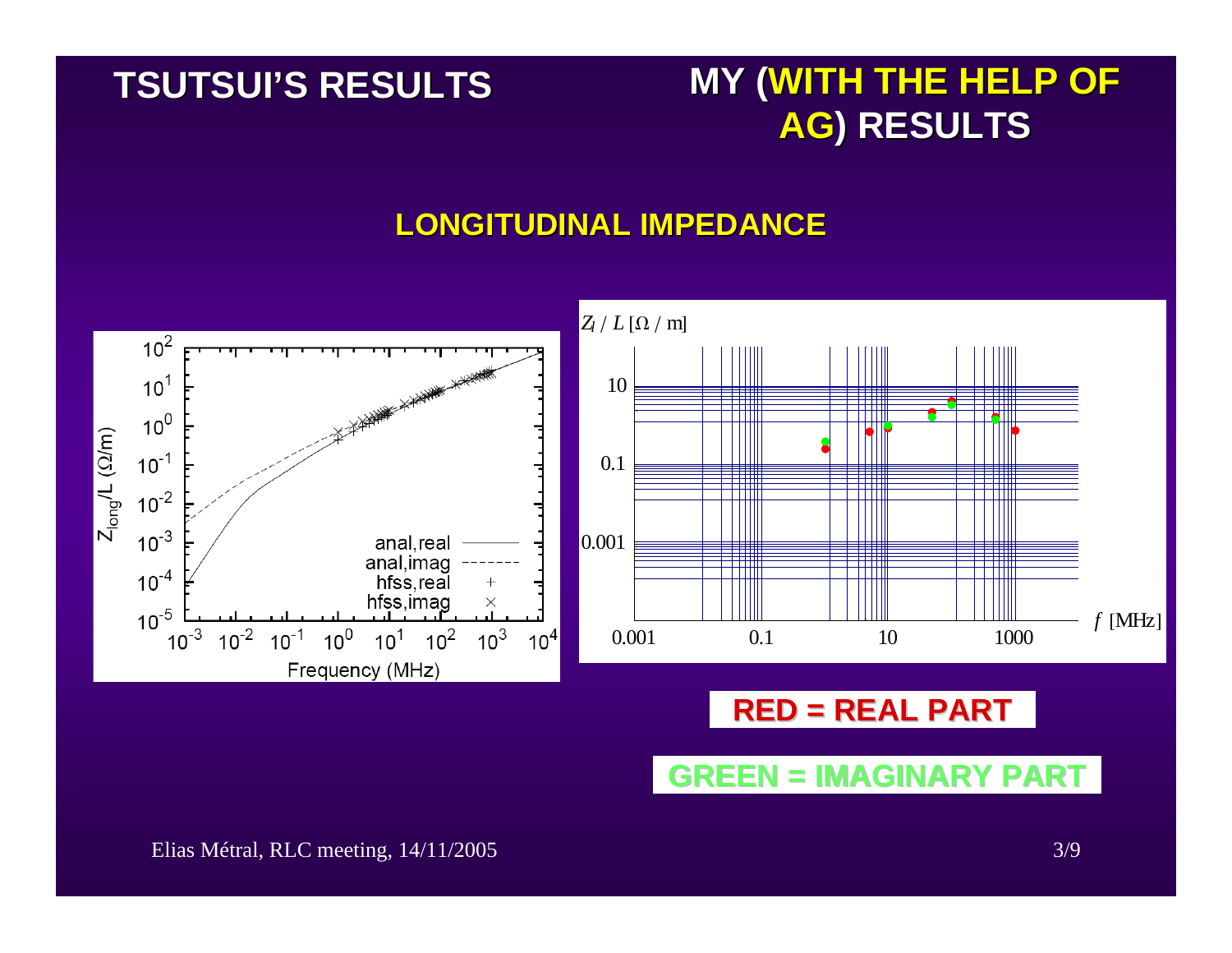## **TSUTSUI TSUTSUI'S RESULTS S RESULTS**

# **MY (WITH THE HELP OF AG) RESULTS ) RESULTS**

#### **HORIZONTAL IMPEDANCE HORIZONTAL IMPEDANCE**



## **RED = REAL PART RED = REAL PART**

**GREEN = IMAGINARY PART GREEN = IMAGINARY PART**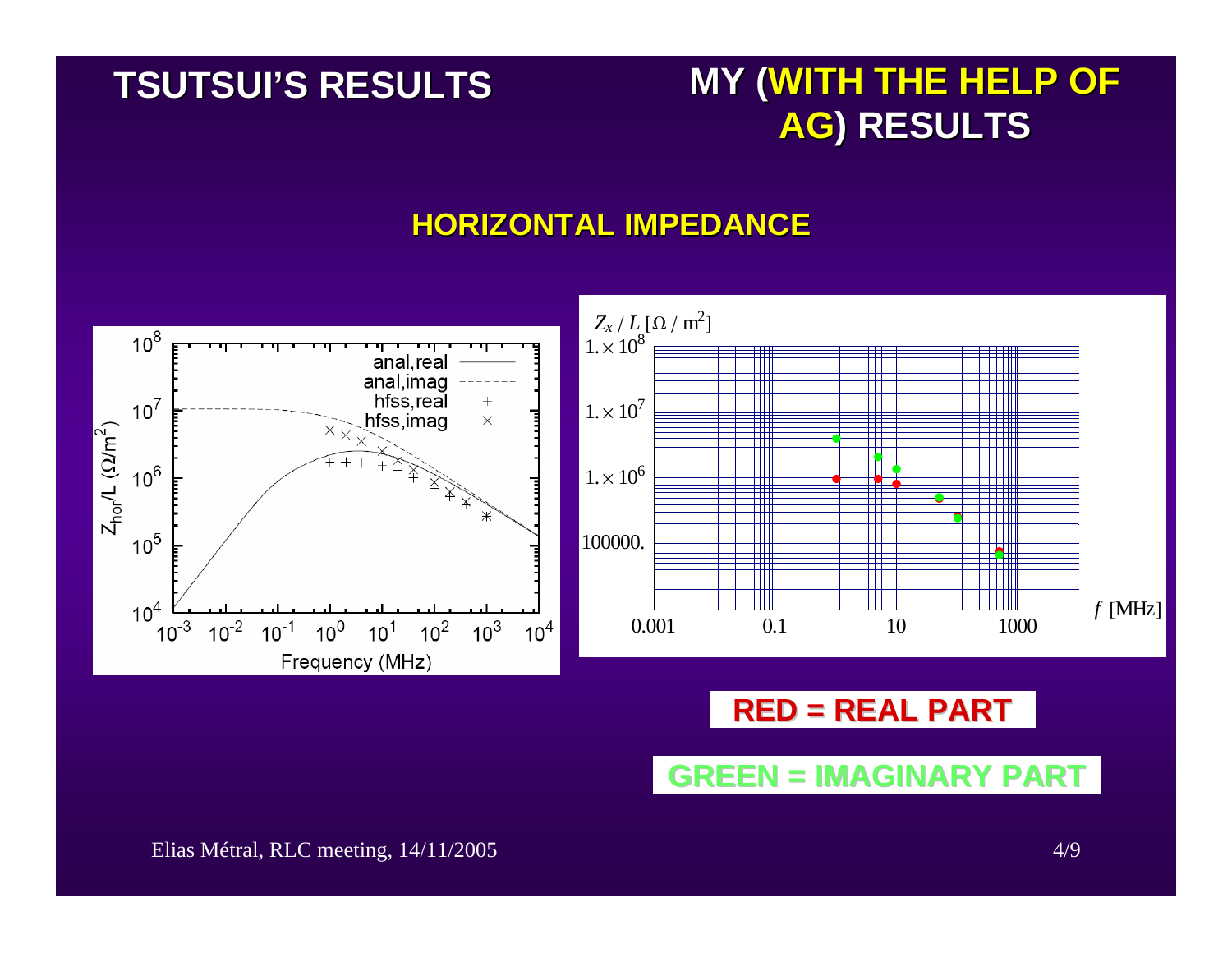## **TSUTSUI TSUTSUI'S RESULTS S RESULTS**

# **MY (WITH THE HELP OF AG) RESULTS ) RESULTS**

#### **VERTICAL IMPEDANCE VERTICAL IMPEDANCE**



## **RED = REAL PART RED = REAL PART**

**GREEN = IMAGINARY PART GREEN = IMAGINARY PART**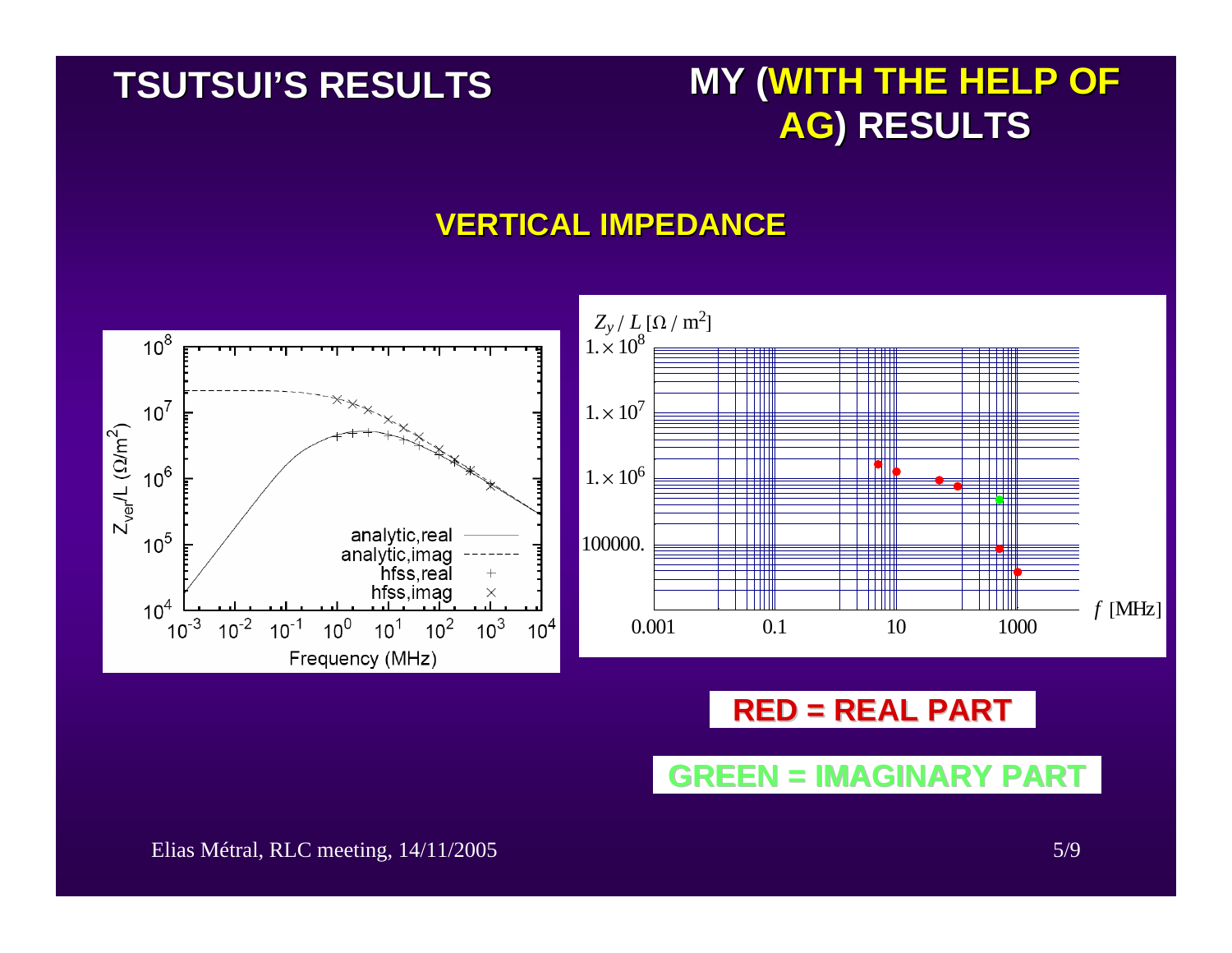# **APPENDIX 1: L (coaxial wire method) APPENDIX 1: L (coaxial wire method)**

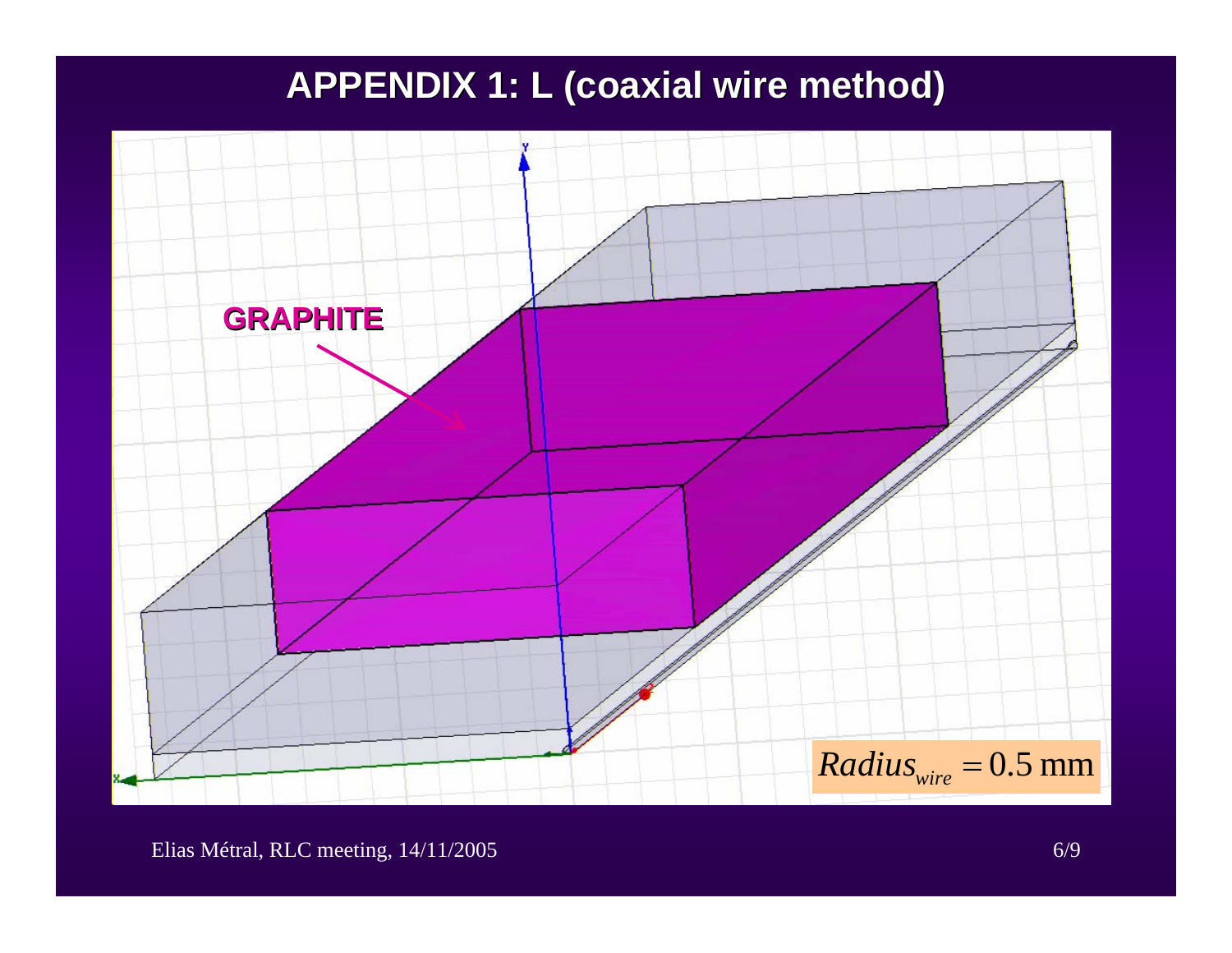## **APPENDIX 2: X (double wire method) APPENDIX 2: X (double wire method)**

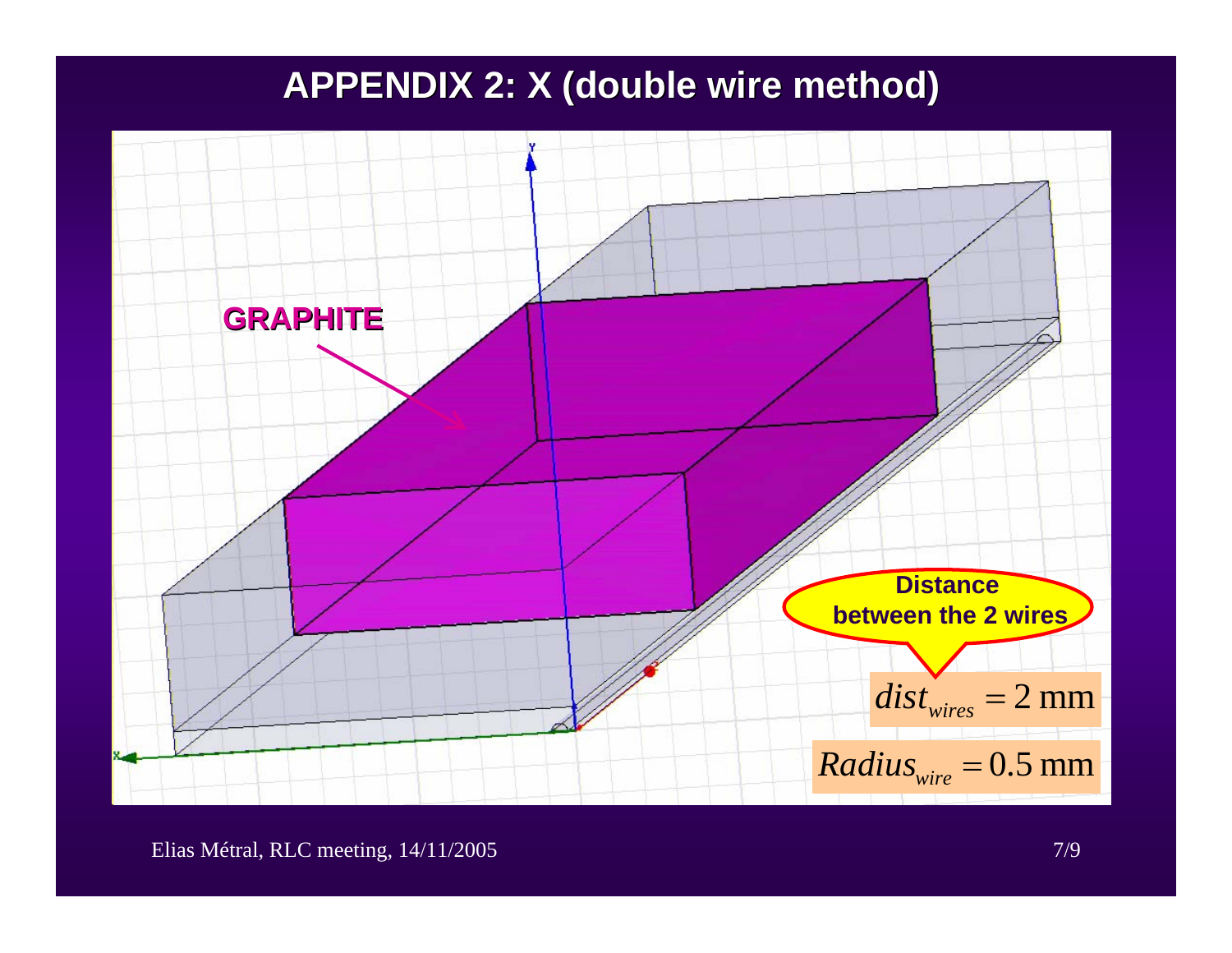## **APPENDIX 3: Y (double wire method) APPENDIX 3: Y (double wire method)**